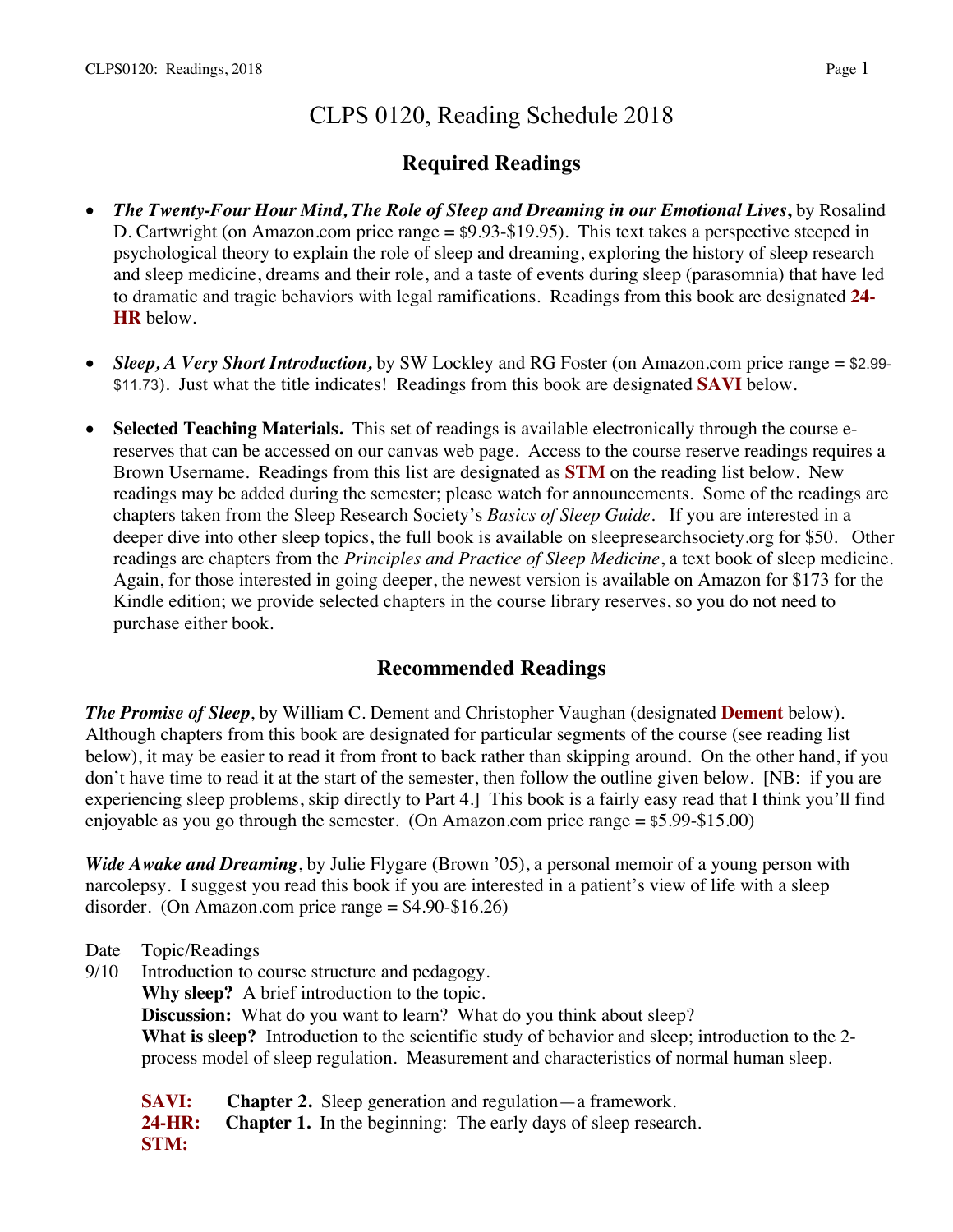Dement W. Knocking on Kleitman's door: the view from 50 yeas later. *Sleep Medicine Reviews,*  **7(4):** 289,292, 2003. doi:10.1053/smrv.2003.0279 Dement W. History of Sleep Medicine. *Neurol Clin,* **23:** 945-965, 2005. Aserinsky E and Kleitman N. Regularly occurring periods of eye motility, and concomitant phenomena, during sleep. *Science* **118:**273-274, 1953. **Dement:** Chapter 1. Long night's journey into day.

- 9/17 **What does sleep look like?** Fundamentals of normal human sleep. States, stages, measurement, course of events through the night, NREM-REM cycle. Introduction to sleep *phenomenology*. **Discussion:** Introduction to your class project: what, how, when, who, etc.
	- **STM:** Carskadon MA and Dement WC. Normal human sleep: An overview. In: *Principles and Practice of Sleep Medicine*, M.H. Kryger, T. Roth, and W.C. Dement (Eds.), Elsevier, Philadelphia, 2016; pp 15-24.
		- Keenan S and Hirshkowitz M. Sleep stage scoring. In: *Principles and Practice of Sleep Medicine,* M.H. Kryger, T. Roth, and W.C. Dement (Eds.), W.B. Saunders, Philadelphia, 2016; pp 1567-1587.
		- Swan TH. A note on Kohlschutter's curve of the "depth of sleep." Psychol. Bull. 26:607-610, 1929

**Who sleeps?** Phylogeny: Sleep in other species.

**SAVI: Chapter 4.** The reasons for sleep.

**STM: Basics of Sleep Guide, Chapter 1.** The Evolution of Sleep. Siegel, JM. Sleep in animals: A state of adaptive inactivity. In: *Principles and Practice of Sleep Medicine*, M.H. Kryger, T. Roth, and W.C. Dement (Eds.), Elsevier, Philadelphia, 2016; pp 103-114. Tobler I, Stalder J. Rest in the scorpion—a sleep-like state? *J Comp Physiol A* **163:**227- 235, 1988.

#### **Recommended:**

Rattenborg NC, Voirin B, Cruz SM, Tisdale R, Dell'Omo G, Lipp H-P, Wikelski M, Vyssotski AL. Evidence that birds sleep in mid-flight. *Nature Communications* DOI: 10.1038/ncomms12468 |www.nature.com/naturecommunications

**JOURNAL CLUB ARTICLE:** Raizen DM, Zimmerman JE, Maycock MH, Ta UD, You Y, Sundaram MV, Pack AI. Lethargus is a Canorhabditis elegans sleep-like state. *Nature,* **451:** 569-573, 2008. doi:10.1038/nature06535

- 09/24 **Where is NREM sleep controlled? The sleeping brain:** What/where are the brain mechanisms of sleep? Neuroanatomy, neurocircuitry, neurochemistry.
	- **SAVI: Chapter 1.** Sleep through the ages. **Chapter 3.** The sleeping brain.
	- **STM:** Tononi, G. & Cirelli, C. The Sleeping Brain. *Cerebrum,* 2017.
		- Saper, G. & Fuller, P. Wake-Sleep Circuitry: An Overview. *Curr Opin Neurobil,* **44:**  186-192. doi:10.1016/j.conb.2017.03.021.
			- Tononi, G. & Cirelli, C. Perchance to prune. *Scientific American*, **309(2):**34-39, 2013.

**Recommended:** Borbely, A.A. & Achermann P. Sleep homeostasis and models of sleep regulation. In: *Principles and Practice of Sleep Medicine,* M.H. Kryger, T. Roth, and W.C. Dement (Eds.), W.B. Saunders, Philadelphia, 2004; pp 405-417.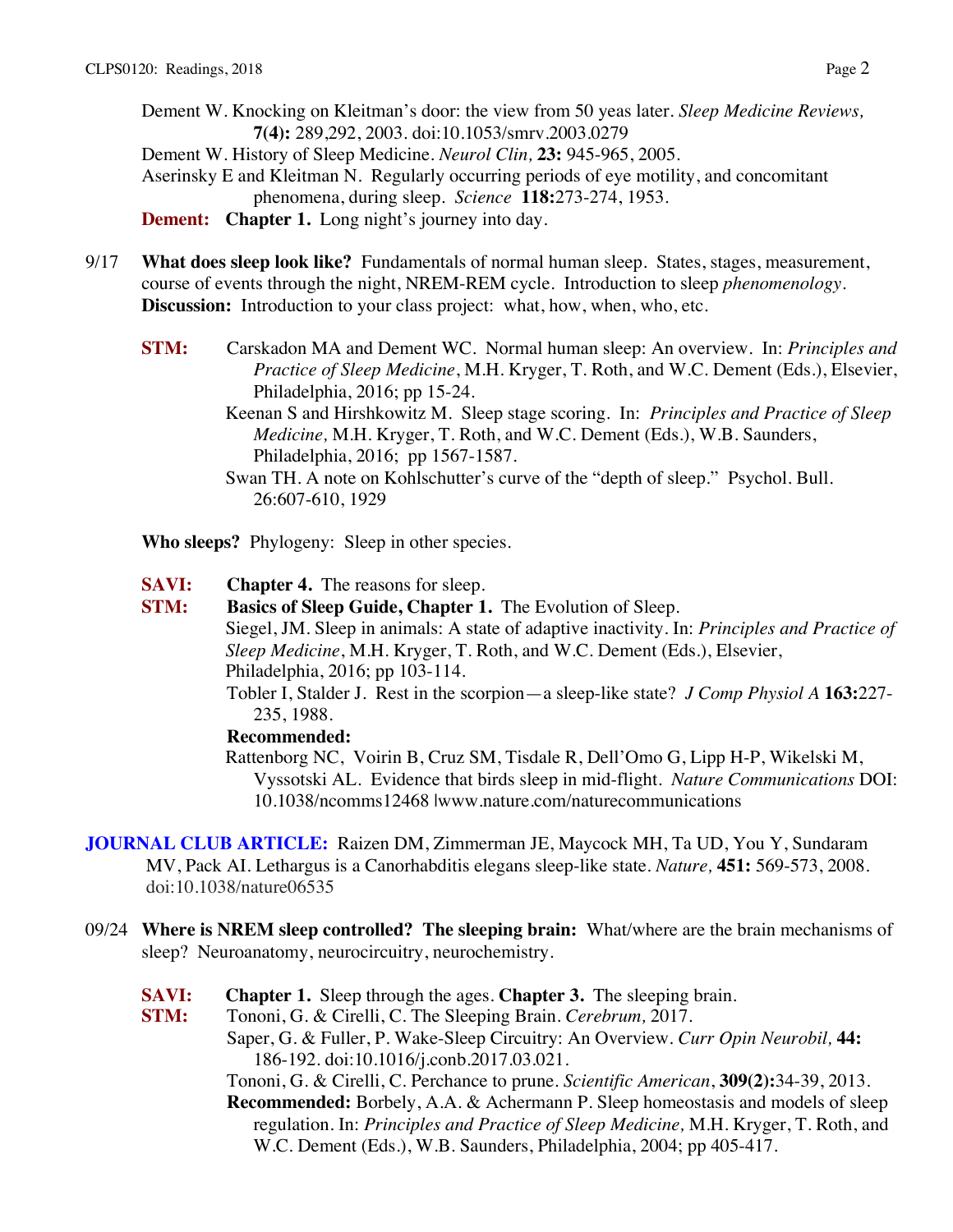**Recommended: Basics of Sleep Guide, Section 3:** Neurobiology, Neurochemistry, and Biochemistry of sleep—**Chapter 5**. Neurobiology of sleep. **Chapter 6**. Neurochemistry of sleep.

**JOURNAL CLUB ARTICLE:** Anaclet, C., et al. The GABAergic parafacial zone is a medullary slow wave sleep-promoting center. *Nat Neuroscience*, **17(9):** 1217–1224, 2004. doi:10.1038/nn.3789.

10/01 **Where is REM sleep controlled? The sleeping brain**: REM sleep anatomy and chemistry, NREM-REM cycle, motor inhibition

- **STM:** Jouvet, M. What does a cat dream about? *Trends in Neurosciences*, Nov., 1979. Siegel, J.M. Rapid Eye Movement Sleep. In: *Principles and Practice of Sleep Medicine*, M.H. Kryger, T. Roth, and W.C. Dement (Eds.), Elsevier, Philadelphia, 2016;
- Chapter 8. **24-HR: Chapter 8**. Warnings from the Land of Nod: Nightmares and REM sleep behavior disorder.
- **JOURNAL CLUB ARTICLE:** Schenck, C.H., Bundlie, S.R., Patterson, A.L., & Mahowald, M.W. Rapid eye movement sleep behavior disorder: A treatable parasomnia affecting older adults. *JAMA*, **257:**1786-1789, 1987.

### 10/08 **Indigenous Peoples' Day: NO CLASS (Catch up on your reading!)**

- 10/15 **When sleep? how does the body keep track of time?** Circadian Process—neuroanatomy, measurement, regulatory process (phase response curve). The temporal regulation of sleeping and waking.
	- **SAVI:** Chapter 2. Sleep generation and regulation a framework.
	- **STM:** Czeisler, C.A. & Gooley, J.J. Sleep and circadian rhythms in humans. In: *Cold Spring Harbor symposia on quantitative biology*, Cold Spring Harbor Laboratory Press, 2007; pp. 579-597.
		- Berson, D.M., Dunn, F.A., & Takao, M. Phototransduction by retinal ganglion cells that set the circadian clock. *Science*, **295(5557)**:1070-1073, 2002.
		- Czeisler, C.A., Shanahan, T.L., Klerman, E.B., Martens, H., Brotman, D.J., Emens, J.S., … & Rizzo, J.F. Suppression of melatonin secretion in some blind patients by exposure to bright light. *N Engl J Med*, **332(1)**:6-11, 1995.
		- Phillps, A., Clerx, W.M., O'Brien, C.S., Sano, A., Barger, L.K., Picard, R.W., ...& Czeisler, C.A. Irregular sleep/wake patterns are associated with poorer academic performance and delayed circadian and sleep/wake timing. *Sci Rep,* **7(1):** 1-13, 2017.
		- **Recommended: Basics of Sleep Guide, Section 7:** Chronobiology—**Chapter 18A.** Fundamentals of the circadian system.
		- **Recommended:** Roenneberg, T., Allebrandt, K.V., Merrow, M., & Vetter, C. Social jetlag and obesity. *Curr Biol,* **22**:1-5, 2012.

**JOURNAL CLUB ARTICLE:** Wright, K.P, McHill, A.W., Birks, B.R., Griffin, B.R., Rusterholz, T., & Chinoy, E.D. Entrainment of the human circadian clock to the natural light-dark cycle. *Curr Biol,* **23:** 1554-1558. 2013.

### **10/22 Midterm Exam in Class (no exceptions!)**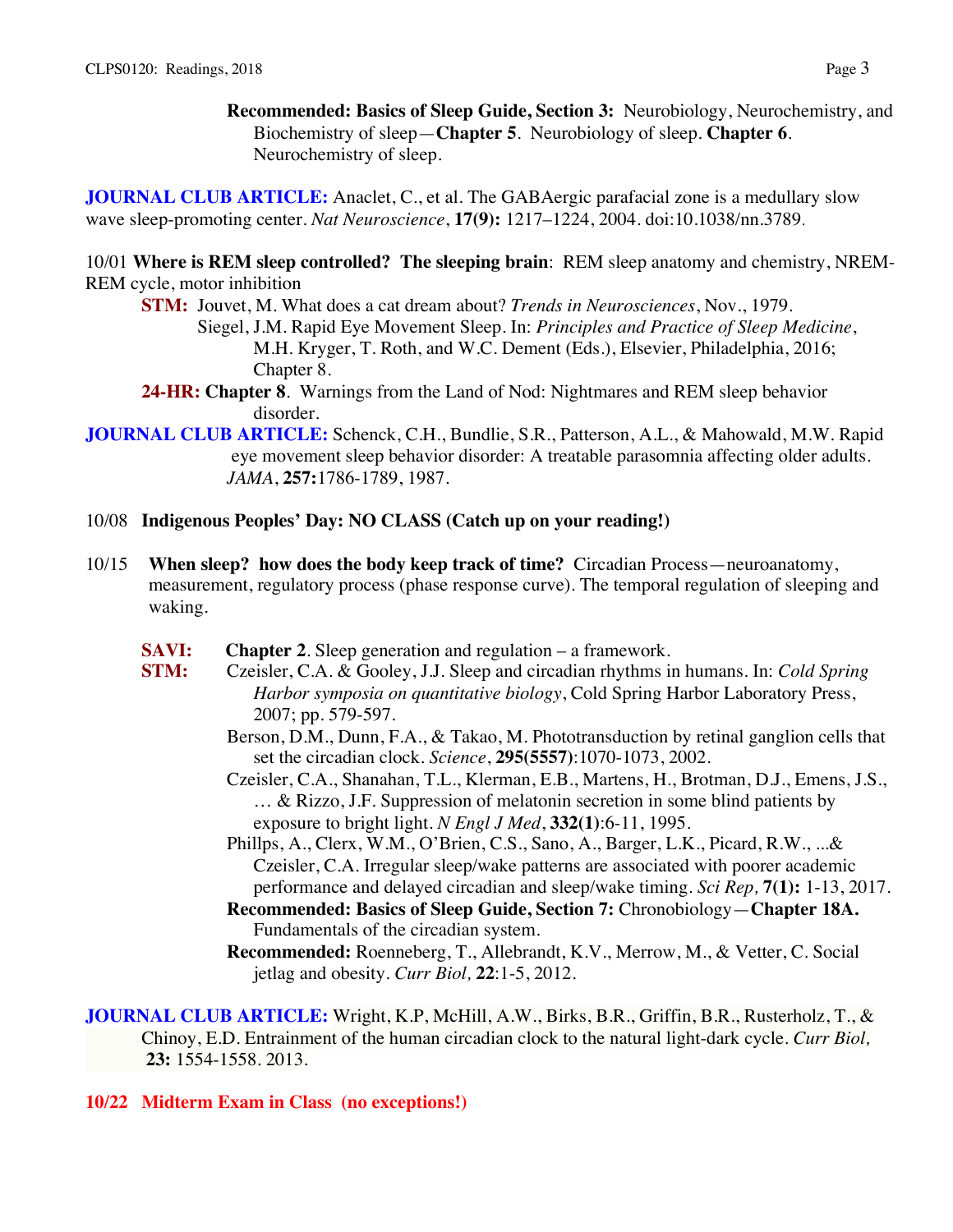- 10/22 **Who sleeps?** Ontogeny: Developmental aspects of sleep behavior and sleep-wake regulation; focus on adolescence.
	- **SAVI: Chapter 5.** The seven ages of sleep.
	- **STM:** Carskadon, M.A. Sleep in adolescents: the perfect storm. *Pediatr Clin N Amer*, **58**:637- 647, 2011.

Hafner, M., Stepanek, M., Troxel, W.M. Later school start times in the U.S.: An economic analysis. *RAND Europe,* pp. 1-41, 2017.

**Basics of Sleep Guide, Section 2:** Life Cycles in Sleep—**Chapter 3**. Infants to adolescents; **Chapter 4**. Sleep in the older adult.

**Recommended:** Edwards, F. Early to rise? The effect of daily start times on academic performance. *Econ Educ Rev*, **31**:970-983, 2012.

#### **JOURNAL CLUB ARTICLE: NO JC-After the Midterm Exam return to CIT 227 for lecture.**

- 10/29 **What happens to your body during sleep? Sleep physiology:** autonomic nervous system, hormones, temperature regulation, sexual activation, breathing.
	- **STM:** Glotzbach, S.F. & Heller, H.C. Central nervous regulation of body temperature during sleep. *Science*, **194(4264)**:537-539, 1976.
		- Eckert, D.J. & Butler, J.E. Respiratory physiology: Understanding the control of ventilation. In: *Principles and Practice of Sleep Medicine*, M.H. Kryger, T. Roth, and W.C. Dement (Eds.), Elsevier, Philadelphia, 2016; Chapter 16.
		- Eugene, A.R., & Masiak, J. The neuroprotective aspects of sleep. *MEDtube Sci,* **3(1):** 35- 40, 2015.

**JOURNAL CLUB ARTICLE:** Spiegel, K., Leproult, R., Van Cauter, E. Impact of sleep debt on metabolic and endocrine function. *Lancet,* **354:** 1435-39, 1999.

- 11/05 **The sleeping mind: Introduction to Dreaming—How are dreams made?** Biology of dreaming. **What are dreams made of?** Dream phenomenology; psychology of dreaming. **What are dreams made for?** Problem solving, creativity, mood, psychopathology, forensics.
	- **24-HR: Chapter 2.** Collecting dreams: Watching the sleeping mind. **Chapter 6.** More NREM parasomnias: Those who injure themselves, seek food or sex, explore, and protect. **Chapter 7.** Sleepwalking and state of mind in the courtroom.
	- **STM:** Hartman, E. Dreaming. In: *Sleep Medicine*, T.L. Lee-Chiong, M.J. Sateia, and M.A. Carskadon (Eds.), Hanley & Belfus, Inc., Philadelphia, 2002; pp 93-98. Cohen, D.B. Sources of bias in our characterization of dreams. *Perceptual and Motor Skills*, **45:**98, 1977.
	- **Dement: Chapter 13.** The real life of dreams.

**JOURNAL CLUB ARTICLE:** Horikawa, T., Tamaki, M., Miyawaki, Y., & Kamitani, Y. Neural decoding of visual imagery during sleep. *Science*, **340(6132)**:639-642, 2013.

- 11/12 **The sleeping mind—dreaming:** problem solving and what's on your sleeping mind?
	- **STM:** Cartwright, R.D. Dreams that work: The relation of dream incorporation to adaptation to stressful events. *Dreaming*, **1(1):**3-9, 1991.
		- Lavie, P. & Kaminer, H. Dreams that poison sleep: Dreaming in holocaust survivors. *Dreaming*, **1**:11-22, 1991.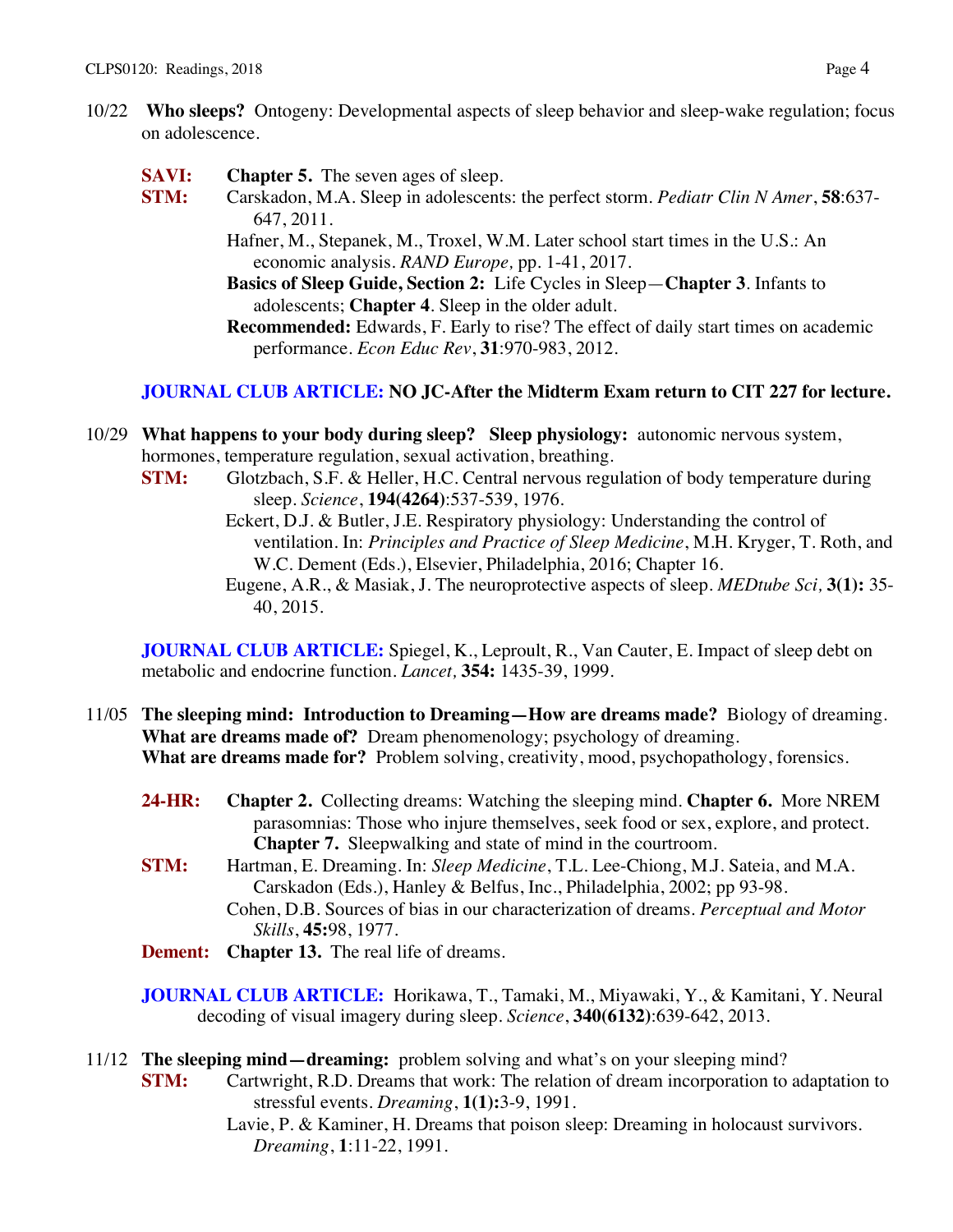- Hartman, E. Dreams that work or dreams that poison? What does dreaming do? *Dreaming*, **1:**23-27, 1991.
- Schädlich, M., , Erlacher, D., & Schredl M. Improvement of darts performance following lucid dream practice depends on the number of distractions while rehearsing within the dream – a sleep laboratory pilot study. *Jour of Sports Sci*, **35(23):** 2365-2372, 2017. DOI: 10.1080/02640414.2016.1267387
- **Recommended:** Bkrater-Bodmann, R., Schredl, M., Diers, M., Reinhard, I., Foell, J., Trojan, J. …, & Flor, H. Post-amputation pain is associated with the recall of an impaired body representation in dreams—results from a nation-wide survey of limb amputees. *PLOS One,* **10(3):** 1-13, 2015.
- **24-HR: Chapter 4.** Sleep and dreams in depression. **Chapter 9.** Dreaming and the unconscious. **Chapter 10:** The role of dreams in the twenty-four hour mind.
- **Dement:** Chapter 14. A little night muse: Creativity, productivity, and learning.

- 11/19 **The sleeping mind: How does sleep affect learning and memory?** Characteristics of memory formation; sleep-enhancing effects on learning.
	- **STM:** Stickgold, R., Hobson, J.A., Fosse, R., & Fosse, M. Sleep, learning and dreams: Off-line memory reprocessing. *Science*, **294**:1052-1057, 2001.
		- Siegel, J.M. The REM sleep-memory consolidation hypothesis. *Science,* **294**:1058-1063, 2001.
		- Payne, J.D., Stickgold, R., Swanberg, K., & Kensinger, E.A. Sleep preferentially enhances memory for emotional components of scenes. *Psych Sci*, **19(8)**:781-788, 2008.
		- **Recommended:** Tamaki, M., Huang, T.R., Yotsumoto, Y., Hämäläinen, M., Lin, F.H., Náñez, J.E., … & Sasaki, Y. Enhanced spontaneous oscillations in the supplementary motor area are associated with sleep-dependent offline learning of finger-tapping motor-sequence task. *J Neurosci*, **33(34)**:13894-13902, 2013.
		- **Recommended:** Carskadon, M.A. Sleep's effects on cognition and learning in adolescence. *Prog Brain Res*, **190:**137-143, 2011.
	- **JOURNAL CLUB ARTICLE:** Yotsumoto, Y., Sasaki, Y., Chan, P., Vasios, C.E., Bonmassar, G., Ito, N., Náñez, J.E., Shimojo, S., & Watanabe, T. Location-specific cortical activation changes during sleep after training for perceptual learning. *Curr Biol,* **19:** 1278-1282, 2009.
- 11/26 **The sleeping mind—do we need sleep?** Sleep deprivation. Sleep function. **How alert are you?**  Sleepiness/alertness: measurement and regulatory processes. Recovery from sleep deprivation
	- **STM:** Basner, M., Rao, H., Goel, N., & Dinges, D.F. Sleep deprivation and neurobehavioral dynamics. *Curr Op Neurobiol,* **23,** 2013. Reynolds, A.C. & Banks, S. Total sleep deprivation, chronic sleep restriction and sleep
		- disruption. *Prog Brain Res*, **185:**91-103, 2010.
		- **Recommended:** Barger, L.K., Cade, B.E., Ayas, N.T., Cronin, J.W., Rosner, B., Speizer, F.E., & Czeisler, C.A. Extended work shifts and the risk of motor vehicle crashes among interns. *N Engl J Med*, **352(2)**:125-134, 2005.

**JOURNAL CLUB ARTICLE:** Wagner, U., Gais, S., Haider, H., Verleger, R., Born, J. Sleep inspires insight. *Nat,* **427:** 352-355, 2004.